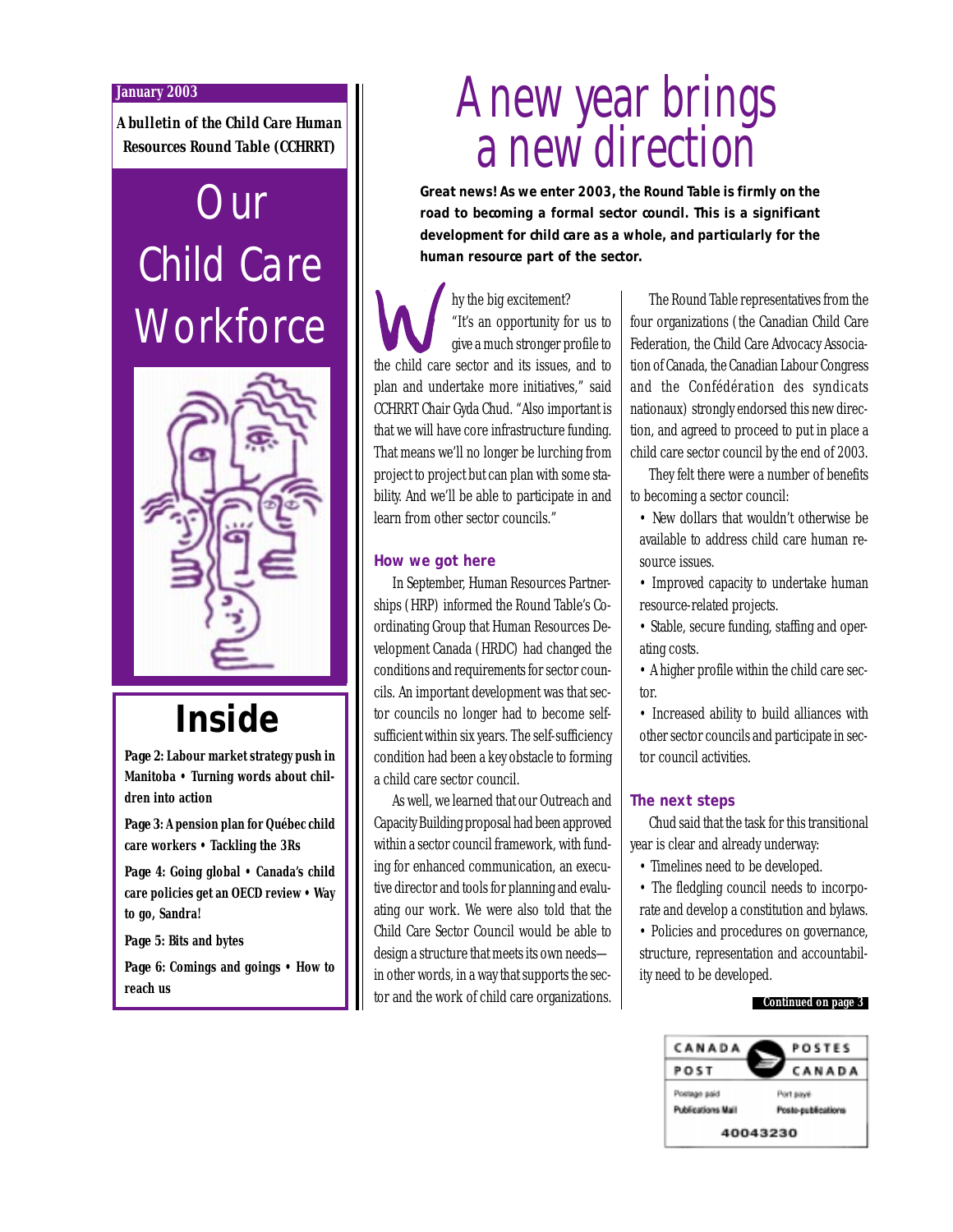# **Labour** market strategy push in **Manitoba**

**The Manitoba Child Care Association (MCCA) has developed nine key recommendations to government for recruiting and retaining early childhood educators. Taken together, the measures form a systematic plan based on yearly targets for the licensed child care system.**

**"** The underlying assumption is that properly resourced, immediate actions are the only way Manitoba can meet its Five Year Action Plan for Child Care," said Debra Mayer, the author of the MCCA's 2001 Labour Market Strategy Project Report containing the recommendations. Mayer also represents the Child Care Advocacy Association of Canada on the CCHRRT.

"We wanted strategies that would fix the problem in the long-term but also produce immediate results," Mayer said. "We have excellent licensing standards in Manitoba that articulate high training requirements, but about 35% of programs can't meet those standards in terms of trained staff and so operate with government exemptions."

Mayer said there was particular interest in the report's ap-

proach to flexible options for training that prioritize and support upgrading by untrained caregivers already working in the field. The workplace training model offered by one college allows child care staff to continue to work at their centre several days a week and go to school the remaining days, earning their ECE diploma in just two years. The Child Day Care Branch's flexible assessment model offers prior learning assessment of the knowledge and skills of those with unrecognized credentials who are already working in the field. This has particularly interested those with credentials from other countries or other disciplines such as education.

Mayer said that government took a "pick and choose" approach to what they would work on first. "So, both the above models have been expanded on since the report's recommendations were made public," she said. "Some recommendations were directed to the field, some to educators, and some to government. Overall, people are encouraged. Salaries have continued to rise in most centres, and progressive employment policies that support ongoing learning are becoming more common in the field. We are miles ahead of where we were a few years ago."

A copy of the full report or its executive summary can be obtained on www.mccahouse.org (English only). To find out more about the government's Five Year Action Plan, go to (http:// www.gov.mb.ca/fs/programs/cfs/ fiveyearplan.html) for English; (http://www.gov.mb.ca/fs/programs/cfs/fs0cfs04.fr.html) for French.

### **Published by:**

Child Care Human Resources Round Table c/o 3rd Floor, 323 Chapel Street, Ottawa, Ontario, K1N 7Z2

**Text:** Bozica Costigliola

**Layout:** JPP Communications

**Mailing:** DocuLink International

**Printed** by union labour at Impart Litho

Legal Deposit NLC – BNQ 2003

January 2003

## Turning words about children into action

**W**e heard the words. We know they're important—and now, we have to ensure the federal government lives up to the commitment it made to "quality child care" in the last Speech from the Throne.

The Round Table, the Canadian Child Care Federation, the Child Care Advocacy Association of Canada and many other groups were quick off the mark with follow-up letters to the Prime Minister. They applauded the emphasis in the Throne Speech on:

• Providing children with a good start in life.

• Combating child poverty with more money in the National Child Benefit.

• Increasing federal support for early childhood programs such as Aboriginal head-start and child care programs.

• Boosting the federal contribution to the Early Childhood Development Initiative.

The Round Table's letter drew the connection between quality of caregivers and the quality of children's experiences.

"Our sector believes that the building of a comprehensive and coherent child care system can best be achieved by strong federal leadership, boosting contributions to the Early Childhood Development Initiatives and establishing action plans, targets and timelines," wrote CCHRRT Chair Gyda Chud. "Such policy and funding frameworks will in turn advance human resource issues for Canada's child care workforce."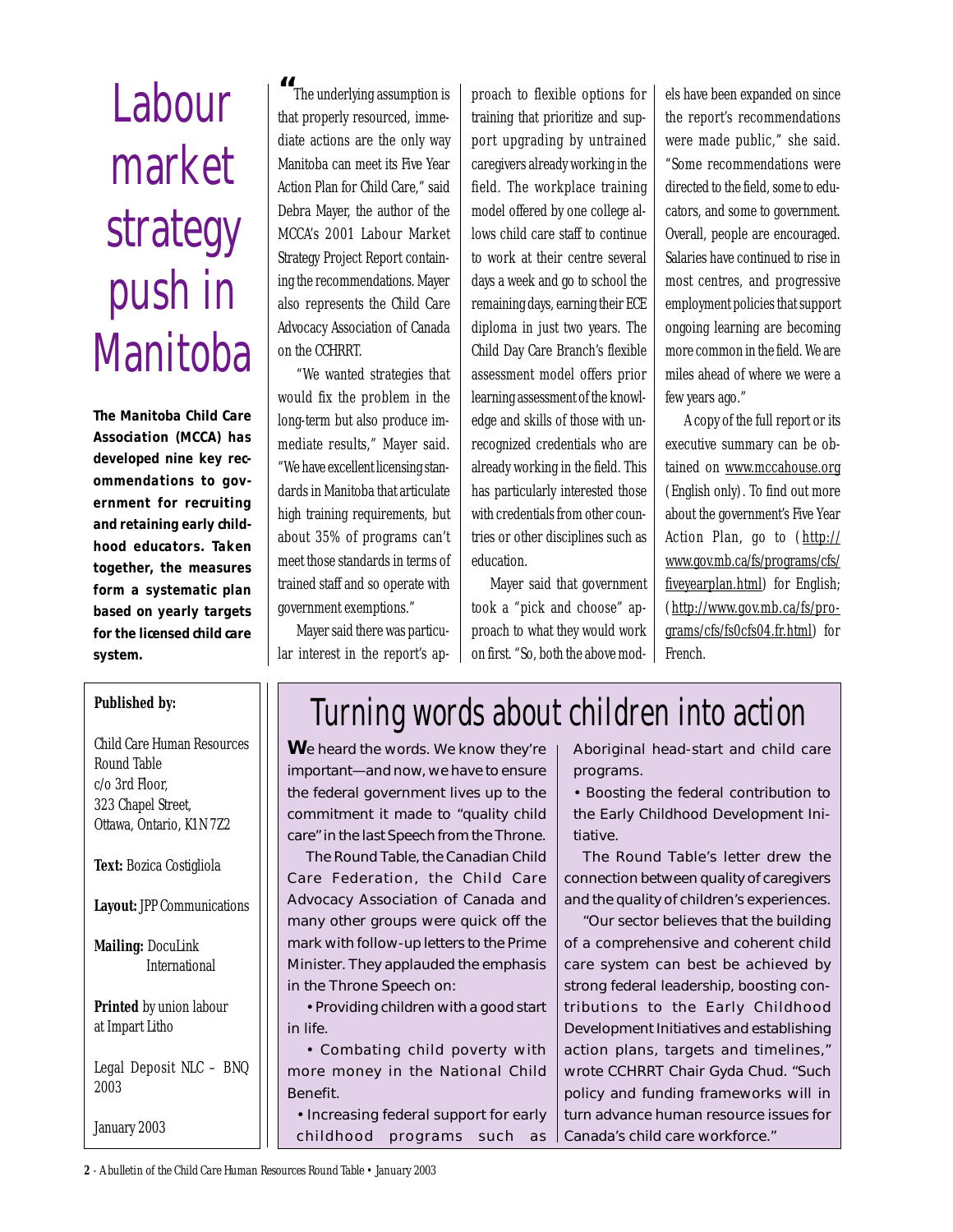## pension plan A pension plan for Québec child care workers

**A groundbreaking pension achievement by child care workers in Québec means that child care centre staff will not have to face the prospect of living in poverty after they retire.**

he defined benefit pension plan was negotiated between the government, the organizations representing boards of directors of child care centres, and child care unions. It arose out of the previous agreement negotiated in 1999, which called for a committee to be put in place to work on the pension issue. The plan will apply to child care workers starting April 1, 2003. It does not cover family child care providers, who were not considered employees at the time of the 1999 agreement.

Both unions and employer

groups say they are very satisfied with the pension agreement—a significant breakthrough for those who work in a traditionally lowpaid sector. The pension plan will improve the economic future of more than 20,000 child care workers—mainly women—making it easier for them to view their occupation as a long-term career. The resulting increased rates of retention of qualified staff will in turn contribute to higher levels of quality child care services.

The government and employees will make equal contributions (4.9% of a staff person's salary each) to the plan. Some details still need to be worked out, but so far, the plan will include:

- An unindexed pension based on 1.5% of the highest salary in the last five years of service, beginning at 60. Early retirement can be taken at 55 with a reduced pension.
- A guaranteed annuity for 10 years.
- Recognition of a number of years of past service, at a cost of \$4 million annually to government for 15 years. This is in addition to the \$32 million cost of the plan to government per year.

## Tackling the 3Rs

ecruitment, retention and recognition have emerged as the biggest problems in the human resource part of the child care sector—and there's every indication they're getting worse. The Round Table's Labour Market Update proposal, approved by HRDC in November 2002, will aim to provide up-to-date information on the extent of the crisis in Canada, as well as measures that should be taken to address it.

"Getting approval to do this study is really good news for the sector," said Sheila Davidson, the Round Table member who chairs the Labour Market Update Project working group. "The results will quite likely validate the recruitment and retention issue we know is out there."

Davidson said that governments don't seem to understand that qualified, trained providers are one of the key indicators of high quality child care. Attracting and keeping quality staff mean paying wages that match training and experience.

"People are entitled to a decent and adequate work-

ing wage and when we deal with the lives of young children we really need quality people," she said. "And quality people need to be paid what they're worth. They deserve it and our children deserve it."

The 18-month project will identify environmental and policy changes in the last five years since data for the sector study were collected and analyzed. The project will examine the impact and implications of these changes on the recruitment, retention and recognition of the child care workforce. To collect information for the report, the project research team will conduct a literature review, environmental scans, informant interviews and focus groups across the country.

Davidson said an important part of the project will be to make sure the study receives public exposure.

"There will definitely be media releases and we will want to give it as much exposure as we can," she said. "I'm hoping it will be another political tool we can use to influence badly needed public policy in this area."

### **A new year brings a new direction**

### **From page 1**

As well, she said accountability mechanisms must be put in place for those who will be sitting on the sector council representing child care and its various sub-sectors.

At its December meeting, the Round Table heard from several representatives from the sector council environment regarding the role of sector councils and approaches to structure and representation on boards of directors.

"We look forward to continued guidance and advice from our representatives at HRP and HRDC, as well as other sector council staff who can share their own 'growing' process with us," said Chud

Chud noted that the process for developing a child care sector council to deal with pressing human resource issues really started more than four years ago, when work began on implementing recommendations from the child care sector study, *Our Child Care Workforce.*

"This is very exciting for a sector that has always been so severely constrained because of chronic underfunding," said Chud. "It's one more step—but a significant one on the long road to recognition of our sector's value to the economy and society."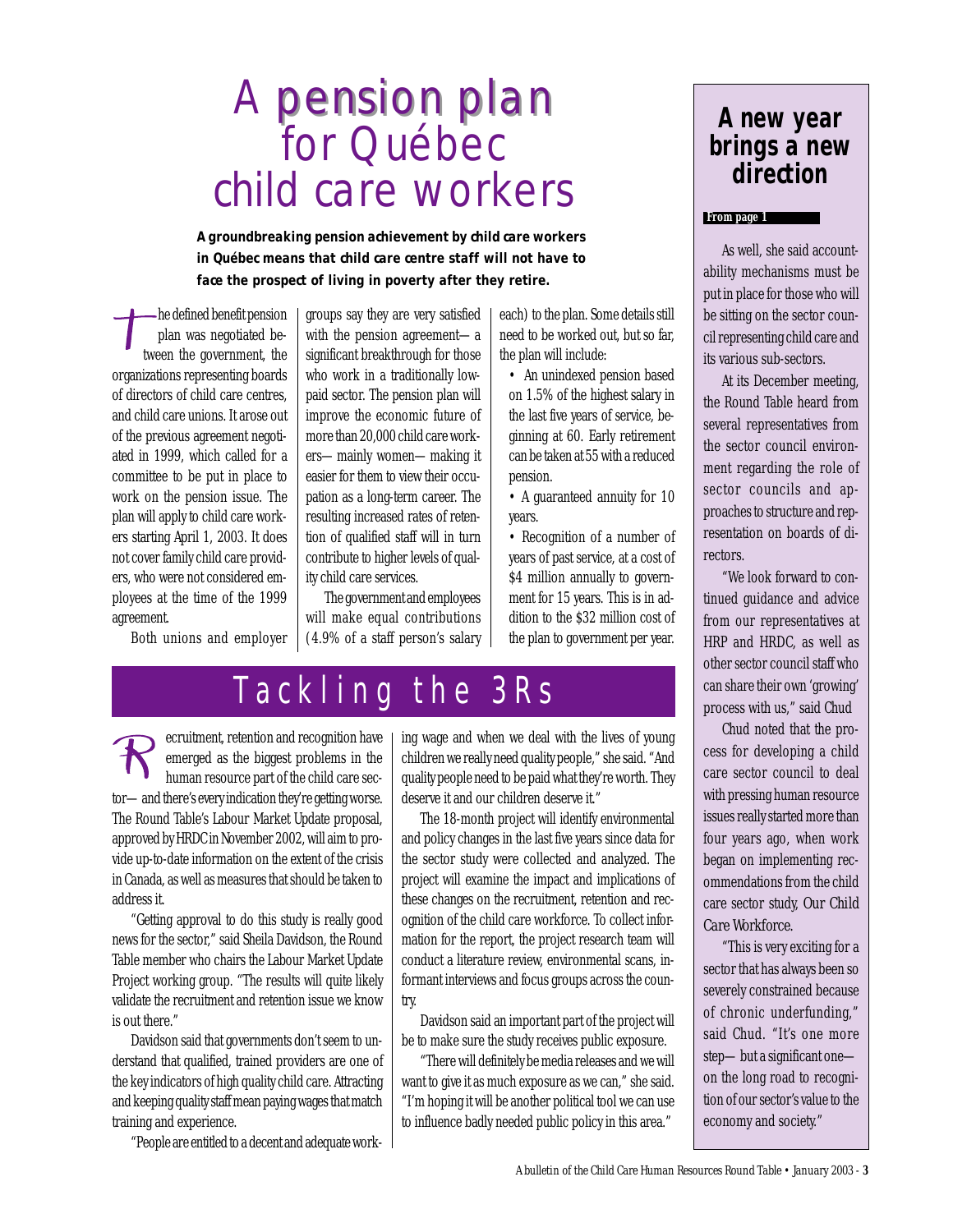ive of 54 articles in the United Nations *Convention on the Rights of the Child* relate to child care. This international human rights treaty was signed by 191 countries. (Only the United States and Somalia have not signed it.) The child care articles range from the right of working parents to child care services and facilities to government responsibility to develop child care services. Article 3 obligates signatory governments to "ensure that the institutions, services and facilities responsible for the care and protection of children shall conform with the standards established by competent authorities, particularly in the areas of safety, health, in the number and suitability of their staff, as well as competent supervision." (www.unicef.org)

The outcome document of the United Nations Special Session on Children, *A World Fit for Chil*dren, commits signatory countries to the development of a national plan of action. It also contains a number of articles on child care, including one that relates to

# Going global **Going** global

**Safeguarding children's rights around the world includes access to child care and fair treatment of those who provide it, according to several international documents relating to children's rights.**

child care providers. Article 40.14 states that a target of providing basic education to children means, among other things, "[enhancing] the status, morale, training and professionalism of teachers including early childhood educators, ensuring appropriate remuneration for their work and opportunities and incentives for their development." (www.unicef.org)

Senator Landon Pearson has been appointed to follow up on the action plan commitment, with Human Resources Development Canada (HRDC) and Health

Canada as the lead ministries. We urge you to contact HRDC Minister Jane Stewart (min.hrdcdrhc@hrdc-drhc.gc.ca), Health Canada Minister Anne McLellan (min.hrdc-drhc@hrdcdrhc.gc.ca) and/or your local MP (www.canada.gc.ca) to let them know that the child care sector wants to be involved in developing this plan. For more information, contact Round Table member Sandra Griffin, who was a member of the Canadian Delegation to the Special Session for the CCCF and is President of the Canadian Coalition for the Rights of

Children. She can be reached at (613) 729-5289 or by e-mail: sgriffin@cccf-fcsge.ca.

The *Brussels Manifesto* came out of an April 2002 conference of about 300 child sector professionals from more than 16 French-speaking countries. The conference was organized by the Fonds Houtman and Belgium's Birth and Childhood Office. The proposals in the manifesto are intended to guide action and thinking around the promotion of children's dignity and well-being, and are based on the UN Convention on the Rights of the Child. Included in the proposals is a section on the training and support of those who work in areas related to children. "They all require sound initial training and ongoing professional development, for which the needs and rights of children to stable development in a variety of situations should provide the inspiration, and in which technical skill and rational qualities must be combined." www.one.be/Houtman (French only).

### **Way to go, Sandra!**

**S**andra Griffin received a Golden Jubilee Medal of Queen Elizabeth II on Parliament Hill in November. She is a coordinating group member : and representative of the Canadian Child Care Federation : on the Round Table. Sandra • was nominated by Senator • Landon Pearson for the : medal, which recognizes "Canadians who have made a significant contribution to their: fellow citizens, their community or to Canada."

### **Canada's child care policies get an OECD review**

**Canada is participating in a review of its policies on early childhood education and care by the Organization for Economic Cooperation and Development (OECD).**

**T**he OECD is focussing on this area because it is a "pre-requisite for women's entry into the paid workforce." As well, early childhood care and education helps provide a good start in life for all children and contributes to social integration.

The thematic review is cross-national, and looks at other countries' policies, programs and provisions for children from birth to transition to primary school. This is the second round of reviews and participation is voluntary. The other participating countries are Ireland, Hungary, Korea, France, Mexico and Spain.

The OECD review team will visit Canada from September, 22 to October 3, 2003. The federal government, Prince Edward Island, Manitoba, Saskatchewan and British Columbia will host the team.

"We're very excited about the review," said Kathleen Flanagan-Rochon, Director of PEI's Children's Secretariat and a CCHRRT member representing directors of child care. "Child care policy development is a central theme to our work, and we are hoping to benefit from the expertise of the international reviewers."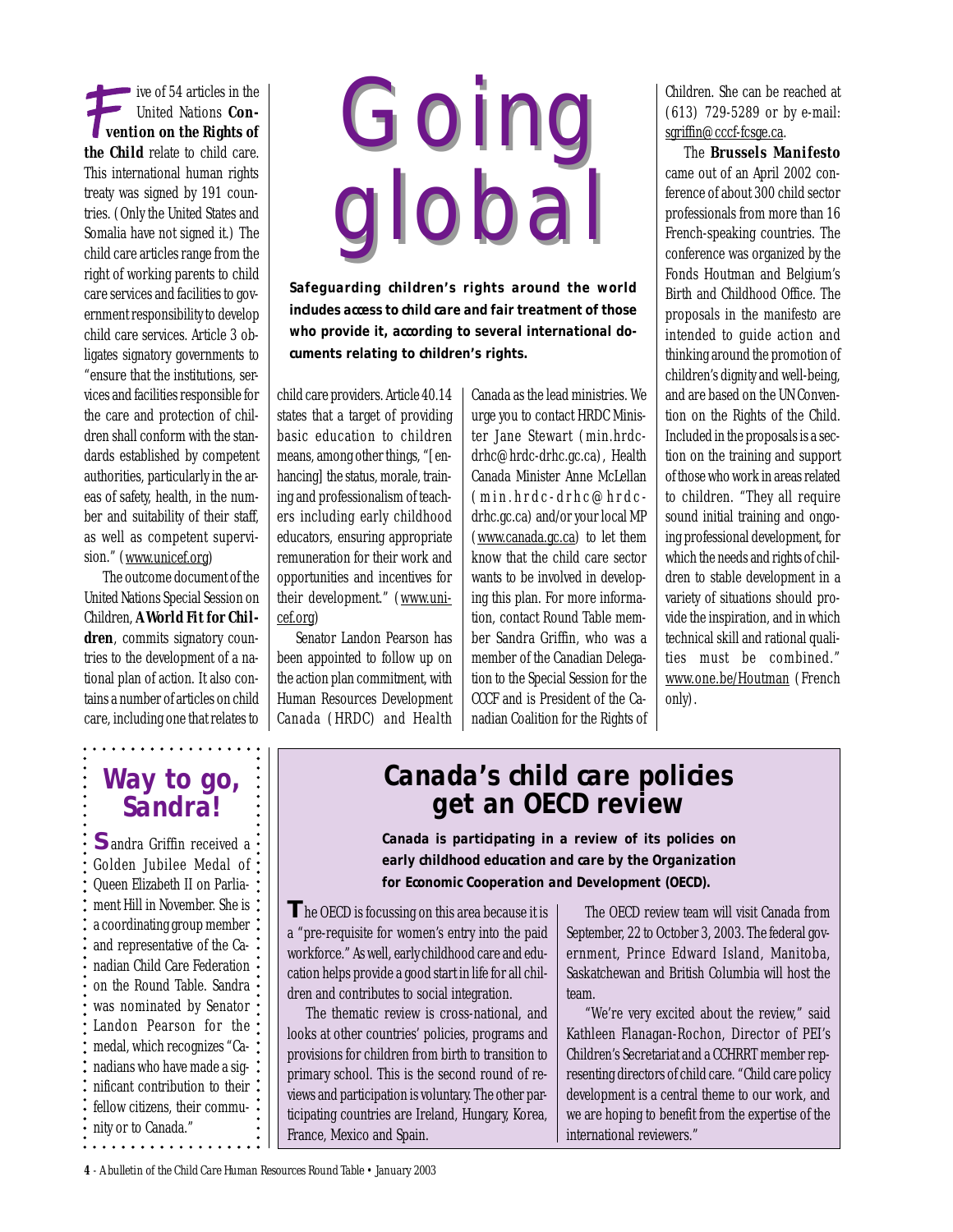## **Bits bits bits bits**

### **We're online!**

*Our new web site* will be up and running soon. It's just in test mode now, but please take a look. The site will provide information on human resource issues in child care, the CCHRRT/Child Care Sector Council's programs and activities, research, training, regulation and operating grants, as well as other features such as links to other sites. Visit us soon at: www.cchrrt.ca (English); www.trsge.ca (French).

or are associated with higher levels of quality.

• Unionized centres score higher on an overall program quality measurement than non-unionized centres.

The study was sponsored by the Canadian Union of Public Employees (CUPE) and funded by Child Care Visions. Its principal researcher was Gillian Doherty, one of the researchers for the *You Bet I Care!* studies and a former member of the

*Quality Assurance and School Age Care* is the most comprehensive review to date of the regulations, working conditions of educators and directors, and assessment of quality issues in school-age care. It has been released by the National School-Age Research Project (1997-1999). The authors are Davina Jacobs, Davina Mill and Melissa Jennings. Also available are two related studies: *Licensing,*

A children's rights package for use by early childhood educators is also available. (www.cccf-fcsge.ca)

### **Books**

### *Managing Early Childhood Organizations*,

is a two-volume, 350-page guide for child care administrators. It includes 81 articles written by 30 experts on child care administration as well as ideas

### **Studies and reports**

*Unionization and Quality in Early Childhood Programs*, examines the influence of unionization on the factors that contribute to quality programs in centre-based child care.

The study concludes that unionization not only has a positive impact on child care workers, but also on children in unionized centres, their parents and society.

Analyzing relevant data from the *You Bet I Care!* studies, the report finds that:

• Wages and benefits are substantially better and turnover rates lower in unionized centres.

• A significantly higher proportion of unionized centres act in ways that predict Round Table. The study will be available soon in English and French on the CUPE web site, www.cupe.ca.

### *Diversity or Disparity? Early Childhood Education and Care in Canada*

*(ECEC),* is Campaign 2000's report on how well Canada as a nation is providing ECEC. The report examines indicators of service availability, affordability and quality in four provinces— British Columbia, Saskatchewan, Ontario and Newfoundland. "While both child care users and staff are poorly served, their treatment varies dramatically depending on where they live," says a Campaign 2000 news release. The report is available at www.campaign2000.ca.

*Monitoring , and Enforcement Procedures in the Canadian School-Age Context* and *A Comparison of Innovative and Control Group Programs in School-Age Care Across Canada* (Concordia University). Available in English only by phone, (514) 848-2016; or by e-mail: jacobs@vax2.concordia.ca

**a n d b y t e s bytes bytes bytes**

### **Other resources**

The Canadian Child Care Federation has produced a set of resource sheets on the *World Fit for Children* document coming out of the UN Special Session on Children, and on the UN *Convention on the Rights of the Child.*

from over 200 directors in the U.S. Written by Bonnie and Roger Neugebauer. English only. (www.childcareexechange.com)

### **Let us know**

We're constantly revising our mailing lists, and we need your help. Please let us know if your address has changed, if you're getting multiple copies of the newsletter, or if we need to make a revision for any other reason. Contact us at: Child Care Human Resources Round Table 3rd Floor, 323 Chapel St., Ottawa, ON, K1N 7Z2 Phone: (613) 239-3100 Toll free: 1-866-411-6960 Fax: (613) 239-0533 E-mail: roundtable@on.aibn.com